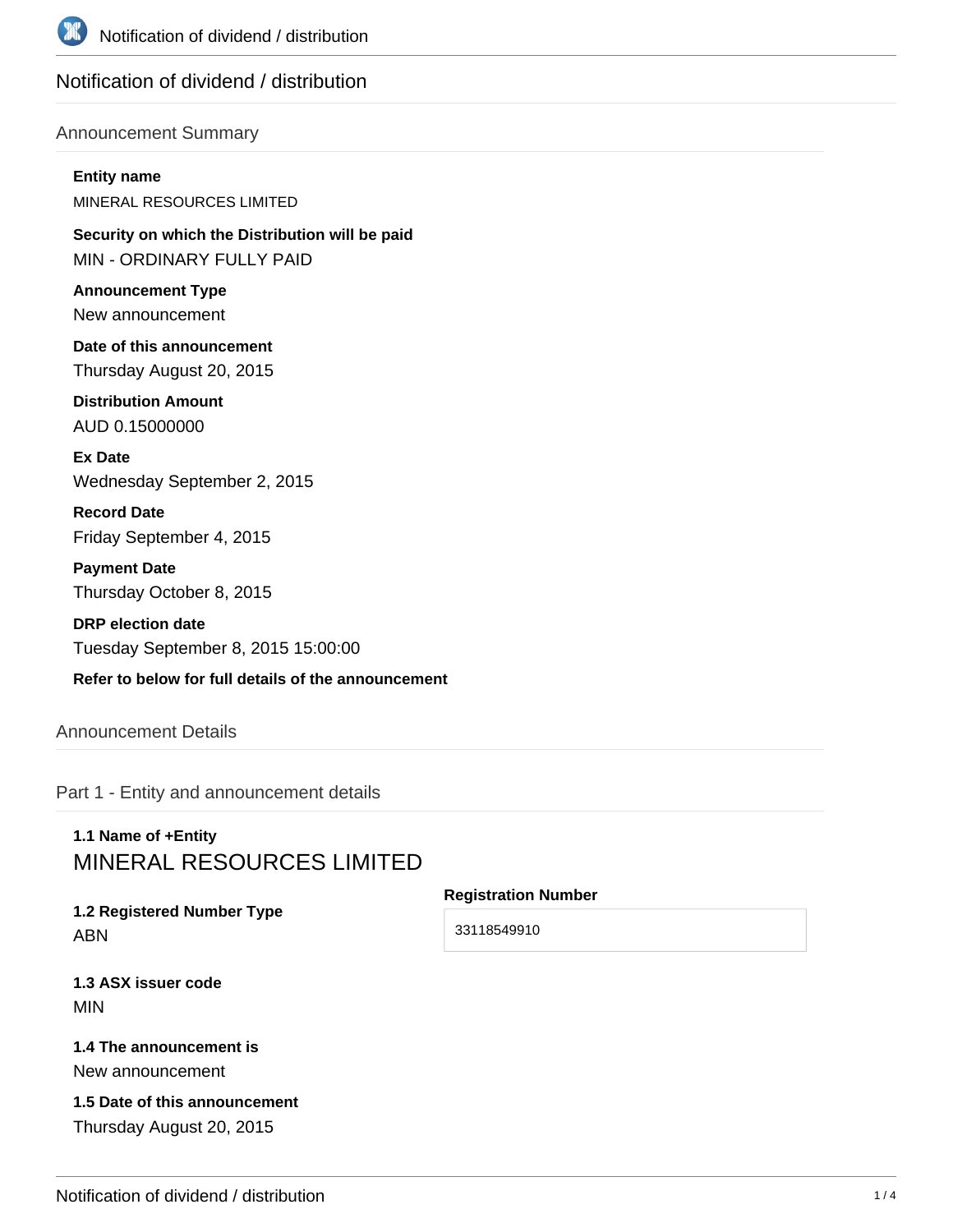

Notification of dividend / distribution

**1.6 ASX +Security Code** MIN

**ASX +Security Description** ORDINARY FULLY PAID

Part 2A - All dividends/distributions basic details

**2A.1 Type of dividend/distribution**

**Ordinary** 

**2A.2 The Dividend/distribution:** relates to a period of six months

**2A.3 The dividend/distribution relates to the financial reporting or payment period ending ended/ending (date)**

Tuesday June 30, 2015

**2A.4 +Record Date** Friday September 4, 2015

**2A.5 Ex Date** Wednesday September 2, 2015

**2A.6 Payment Date** Thursday October 8, 2015

**2A.7 Are any of the below approvals required for the dividend/distribution before business day 0 of the timetable?**

- **Security holder approval**
- **Court approval**
- **Lodgement of court order with +ASIC**
- **ACCC approval**
- **FIRB approval**
- **Another approval/condition external to the entity required before business day 0 of the timetable for the dividend/distribution.**

No

**2A.8 Currency in which the dividend/distribution is made ("primary currency")** AUD - Australian Dollar

**2A.9 Total dividend/distribution payment amount per +security (in primary currency) for all dividends/distributions notified in this form**

AUD 0.15000000

**2A.10 Does the entity have arrangements relating to the currency in which the dividend/distribution is paid to securityholders that it wishes to disclose to the market?** No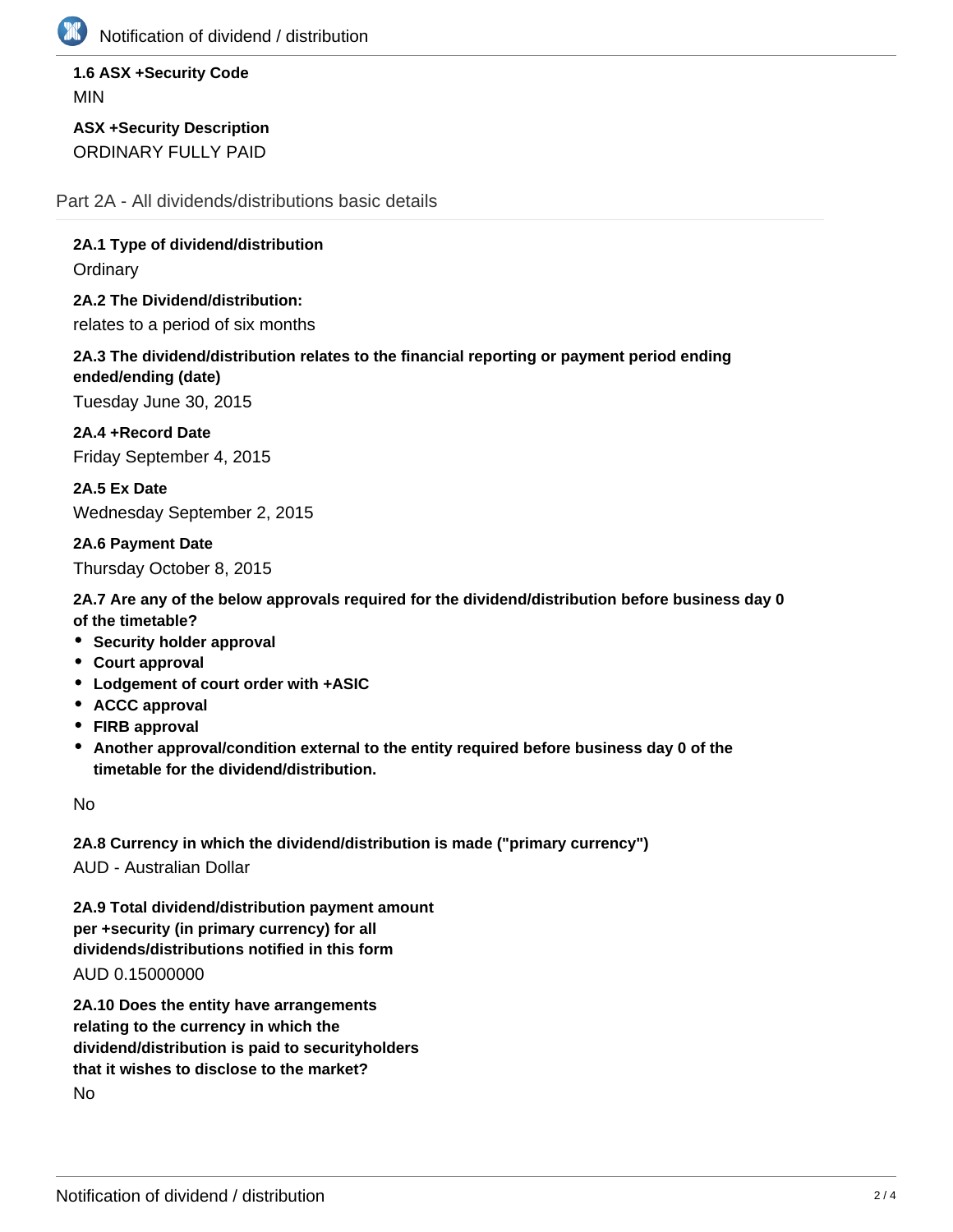| (XX)<br>Notification of dividend / distribution                                                                                                              |                                                                                      |
|--------------------------------------------------------------------------------------------------------------------------------------------------------------|--------------------------------------------------------------------------------------|
| 2A.11 Does the entity have a securities plan for<br>dividends/distributions on this +security?<br>We have a Dividend/Distribution Reinvestment<br>Plan (DRP) |                                                                                      |
| 2A.11a If the +entity has a DRP, is the DRP<br>applicable to this dividend/distribution?<br>Yes                                                              | 2A.11a(i) DRP Status in respect of this<br>dividend/distribution<br><b>Full DRP</b>  |
| 2A.12 Does the +entity have tax component<br>information apart from franking?<br>No                                                                          |                                                                                      |
| Part 3A - Ordinary dividend/distribution                                                                                                                     |                                                                                      |
| 3A.1 Is the ordinary dividend/distribution<br>estimated at this time?<br><b>No</b>                                                                           | 3A.1a Ordinary dividend/distribution estimated<br>amount per +security<br><b>AUD</b> |
| 3A.1b Ordinary Dividend/distribution amount per<br>security<br>AUD 0.15000000                                                                                |                                                                                      |
| 3A.2 Is the ordinary dividend/distribution<br>franked?<br>Yes                                                                                                | 3A.2a Is the ordinary dividend/distribution fully<br>franked?<br>Yes                 |
| 3A.3 Percentage of ordinary<br>dividend/distribution that is franked<br>100.0000 %                                                                           | 3A.3a Applicable corporate tax rate for franking<br>credit (%)<br>30.0000 %          |
| 3A.4 Ordinary dividend/distribution franked<br>amount per +security<br>AUD 0.15000000                                                                        | 3A.5 Percentage amount of dividend which is<br>unfranked<br>0.0000 %                 |
| 3A.6 Ordinary dividend/distribution unfranked<br>amount per +security excluding conduit foreign<br>income amount<br>AUD 0.00000000                           |                                                                                      |
| 3A.7 Ordinary dividend/distribution conduit<br>foreign income amount per security<br>AUD 0.00000000                                                          |                                                                                      |
| Part 4A - +Dividend reinvestment plan (DRP)                                                                                                                  |                                                                                      |
| 4A.1 What is the default option if +security holders do not indicate whether they want to<br>participate in the DRP?                                         |                                                                                      |
| Do not participate in DRP (i.e. cash payment)                                                                                                                |                                                                                      |
|                                                                                                                                                              |                                                                                      |

**4A.2 Last date and time for lodgement of election notices to share registry under DRP** Tuesday September 8, 2015 15:00:00

**4A.3 DRP discount rate** 0.0000 %